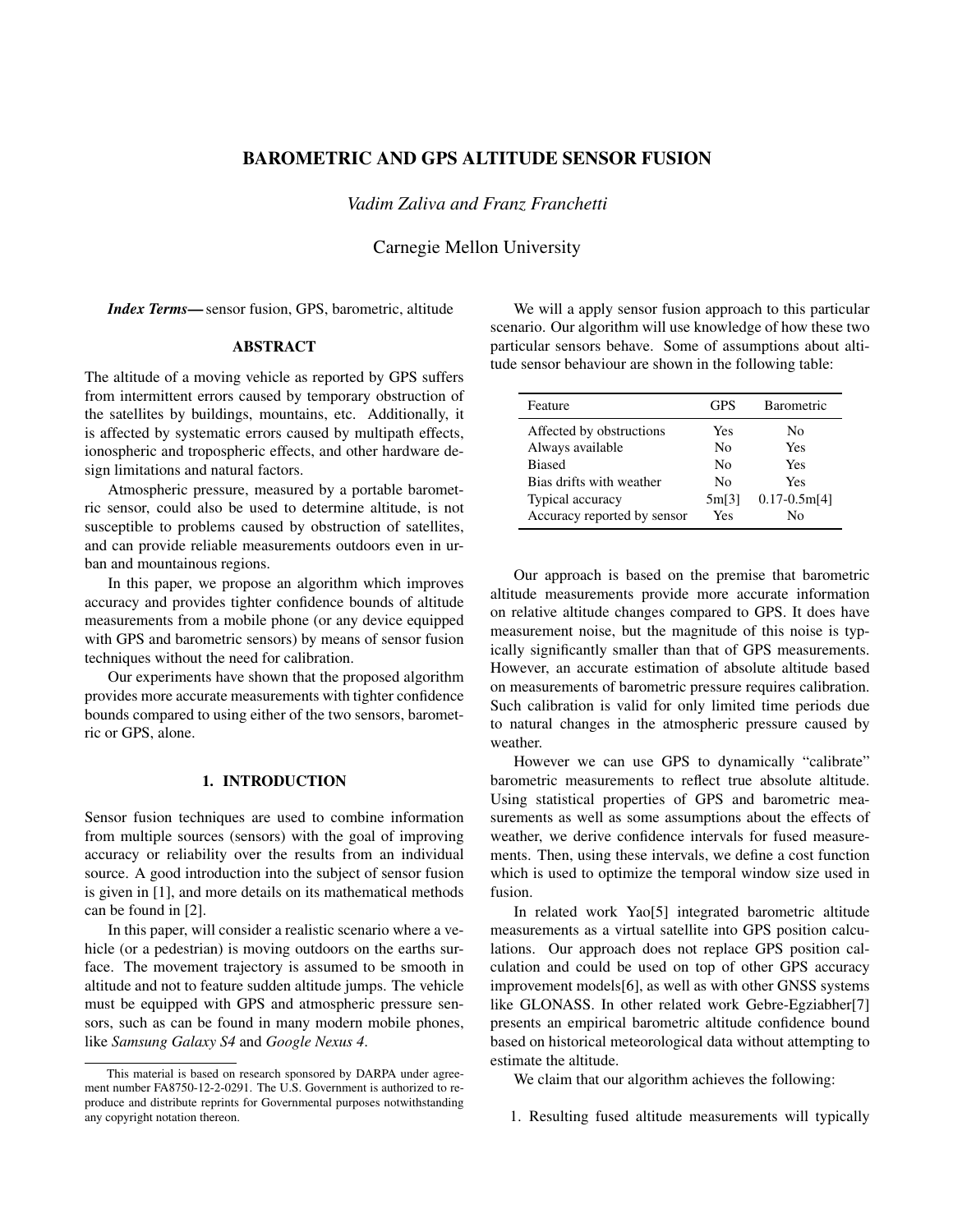have tighter tolerance intervals, compared to GPS sensor alone.

- 2. Resulting fused altitude measurements will typically have more accurate absolute values, compared to barometric sensor alone.
- 3. The algorithm provides not only fused absolute altitude values, but also statistical confidence intervals.

Additionally benefits of our approach are that the altitude could be estimated accurately even when GPS signal is temporarily lost (dead zones). This is an online algorithm which could be used in real-time and the calibration step is not required.

#### 2. THE ALGORITHM

#### Sensor Fusion

Let the true (unknown) altitude at time  $t$  be  $a(t)$ . We will use *g*(*t*) to denote GPS altitude measurements at time *t*. According to Android API documentation[8] they are normally distributed:  $g \sim \mathcal{N}(a, \sigma_g^2)$ .

Without loss of generality, we will assume GPS measurements are sampled at fixed intervals with the sample number *i* being an altitude  $g[i]$  and standard deviation  $\sigma_q[i]$ . The samples are numbered in reverse order with  $i = 1$  being the most recent. The algorithm could be easily adopted for variable rate sampling.

Similarly, we will model the barometric altitude as  $b \sim$  $\mathcal{N}(a + \Delta, \sigma_b^2)$ . Here,  $\Delta$  denotes the unknown bias of barometric altitude measurements. Unlike GPS, the variance  $\sigma_b^2$  is not provided by the sensor and is unknown.

We will start by estimating the parameters of the  $q(t)$  distribution using MLE based on the last *n* samples. The *pooled variance* and the *sample mean* (biased) are:

$$
s_g^2 = \frac{1}{n} \sum_{i=1}^n \sigma_g^2[i] \tag{1}
$$

$$
\mu_g = \frac{1}{n} \sum_{i=1}^n g[i] \tag{2}
$$

The mean has *standard error of the mean (SEM)*  $\frac{s_g}{\sqrt{s}}$ *n* and is normally distributed around the true altitude:  $\mu_g \sim$  $\mathcal{N}(a, \frac{s_g^2}{n})$ 

Next, we will estimate the parameters of the  $b(t)$  distribution using MLE based on the last *m* samples.

Here, *m* and *n* denote the number of GPS and barometric samples, respectively, for a given time interval. Generally speaking,  $m \leq n$ , because the barometric measurements are always available, even when GPS measurements are missing.

Sample mean and sample variance (biased) are

$$
\mu_b = \frac{1}{n} \sum_{i=1}^n b[i]
$$
  

$$
s_b^2 = \frac{1}{n} \sum_{i=1}^n (b[i] - \mu_b)^2
$$
 (3)

Using SEM, we describe the distribution for  $\mu_b \sim \mathcal{N}(a +$  $\Delta, \frac{s_b^2}{n}$ ).

Now, estimate the value of  $\Delta$  as:  $\overline{\Delta} = \mu_b - \mu_g$ . This estimated value is the sum of two normally distributed random variables. Such a sum will be also distributed normally:  $\hat{\Delta} \sim \mathcal{N}(\Delta, \frac{s_b^2}{m} + \frac{s_g^2}{n}).$ 

We obtain the corrected altitude for sample *i* as:  $\hat{a}[i]$  =  $b[i] + \Delta$ . This value as the sum of two normally distributed random variables will have distribution:

$$
\hat{a}[i] \sim \mathcal{N}(\mu_b - \Delta, s_b^2 + \frac{s_b^2}{m} + \frac{s_g^2}{n})
$$
\n(4)

#### Ordinary Least Squares Variance Correction

The sample variance estimation in Equation (3) estimates the spread of *b* values relative to the horizontal line  $b = \mu_b$  which corresponds to a vehicle moving on a horizontal plane. However, if the vehicle ascends or descends (e.g. car climbing a hill), this method is not suitable for estimation of Gaussian noise in *b*. Intuitively, the correct approach would be to estimate the variance orthogonal to the direction of the movement.

First, we fit a straight line through the  $\{b_1 \ldots b_m\}$  using the *ordinary least squares* method. According to the Gauss-Markov theorem, this is the best linear unbiased estimator (BLUE). This would give us  $\alpha$  and  $\beta$  parameters of a linear model  $b = \beta t + \alpha$ . Residual errors of such fit are  $\epsilon = b - b$ .

Under the *normality assumption*, the first and second moments of the  $\beta$  distribution could be estimated as[9]:

$$
\mu_{\beta} = \beta \tag{5}
$$

$$
s_{\beta} = \sqrt{\frac{\frac{1}{m-2} \sum_{i=1}^{m} \epsilon[i]}{\sum_{i=1}^{m} (t[i] - \mu_t)^2}}
$$
(6)

To determine how  $\epsilon$  errors affect *b* measurements, we need to project them vertically to the fitted line as shown in Figure 1:

$$
\epsilon_b = \epsilon \sqrt{1 + \beta^2} \tag{7}
$$

Now, we will estimate the variance of  $\epsilon_b$ . To do so, let us set  $k(\beta) = \sqrt{1 + \beta^2}$ , so we can write:

$$
\epsilon_b = \epsilon k \tag{8}
$$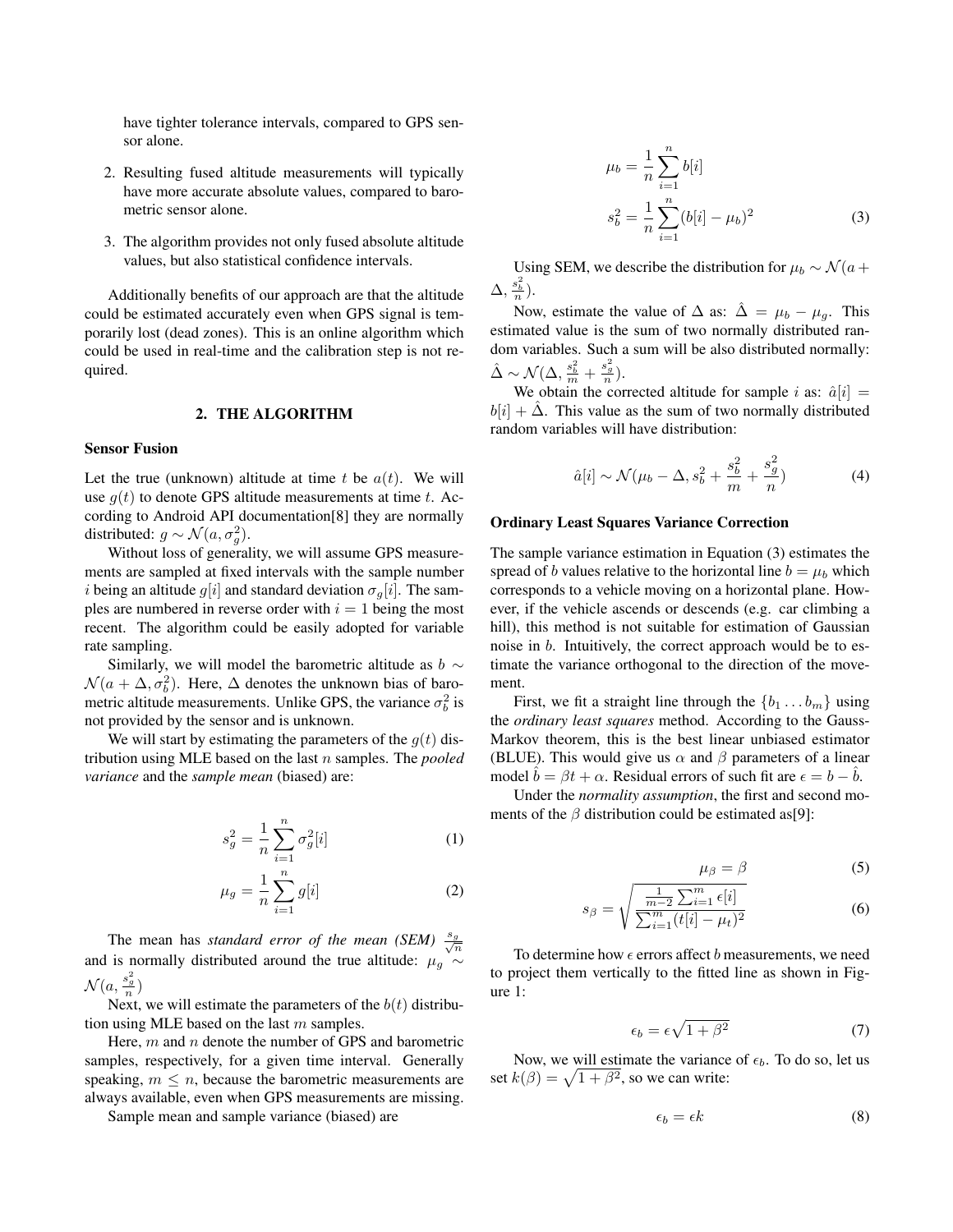

Fig. 1. Geometric interpretation of  $\epsilon$  and  $\epsilon_b$ .

Since  $\epsilon$  and  $k$  are independent, the variance of their product is $[10]$ :

$$
var(\epsilon_b) = var(\epsilon k)
$$
  
=  $[E(\epsilon)]^2 var(k) + [E(k)]^2 var(\epsilon) + var(\epsilon) var(k)$   
(9)

In the equation above,  $E(\epsilon)$  and  $var(\epsilon)$  could be estimated using sample statistics as:

$$
\mu_{\epsilon} = \frac{1}{m} \sum_{i=1}^{m} \epsilon[i] = \frac{1}{m} \sum_{i=1}^{m} (b[i] - \beta t[i] - \alpha)
$$
 (10)  

$$
s_{\epsilon} = \sqrt{\frac{1}{m} \sum_{i=1}^{m} (\epsilon[i] - \mu_{\epsilon})^2}
$$

$$
= \sqrt{\frac{1}{m} \sum_{i=1}^{m} (b[i] - \beta t[i] - \alpha - \mu_{\epsilon})^2}
$$
 (11)

Treating  $k$  as a function of random variable  $\beta$ , it is possible to estimate the first and the second moments,  $E(k)$  and  $var(k)$  respectively, using first order Taylor's expansions [11]:

$$
E[k(\beta)] \approx k(\mu_{\beta}) + \frac{k''(\mu_{\beta})}{2}\sigma_{\beta}^{2} = \frac{2(\mu_{\beta}^{3} + \mu_{\beta}) + s_{\beta}^{2}}{2(\mu_{\beta}^{2} + 1)^{3/2}}
$$
(12)  

$$
var[k(\beta)] \approx (k'(\mu_{\beta}))^{2}\sigma_{\beta}^{2} = \frac{\mu_{\beta}^{2} s_{\beta}^{2}}{\mu_{\beta}^{2} + 1}
$$
(13)

Substituting (12,13) into (9) and using values obtained by  $(5,6,10,11)$ , we get the final formula for  $var(\epsilon_b)$  which we will be using instead of  $s_b$  in (4):

$$
var(\epsilon_b) \approx \frac{\mu_\beta^2 s_\beta^2 \mu_\epsilon^2}{\mu_\beta^2 + 1} + \frac{\mu_\beta^2 s_\beta^2 s_\epsilon}{\mu_\beta^2 + 1} + \frac{s_\epsilon (2(\mu_\beta^3 + \mu_\beta) + s_\beta^2)^2}{4(\mu_\beta^2 + 1)^3}
$$
(14)

Experimental results of variance correction using the method described above are shown in Figure 2. The dashed blue line shows  $s_b$  (uncorrected), and the red line shows  $var(\epsilon_b)$  (corrected) :



Fig. 2. Results of variance correction using ordinary least squares.

#### Atmospheric Pressure Drift

So far, we have been assuming that while atmospheric pressure has Gaussian noise, it does not change over time, if the vehicle is stationary. In real life, however, barometric pressure fluctuates with atmospheric conditions. Luckily these fluctuations are rather slow, compared to the pressure changes caused by the vehicle ascending or descending.

We used a well-known empirical formula, used in aerospace industry[12] to convert barometric pressure *p* to barometric altitude *b*:

$$
b(p) = 44330.8 - 4946.54p^{0.1902632}
$$
 (15)

Let us assume that the maximum natural change of atmospheric pressure *p<sup>h</sup>* is 400 hPa per hour.

The function in Equation (15) is non-linear, but continuous and monotonically decreasing with *p*. We estimate the maximum drift of barometric altitude from the initial value  $p_0$ over time *t* as:

$$
\Delta b(p_0, t) = \max \left( b \left( p_0 - \frac{t \cdot p_h}{3600} \right) - b(p_0), \right. \n b(p_0) - b \left( p_0 + \frac{t \cdot p_h}{3600} \right) \right) \tag{16}
$$

# **Optimization**

One of our goals was to minimize the tolerance interval of the estimated altitude  $\hat{a}[i]$ . For a normally distributed variable, the tolerance interval is usually expressed as the number of standard deviations *D*. The probability that a value lies less than *D* standard deviations away from the mean is  $erf(\frac{D}{\sqrt{2}})$ .

For a given *D*, minimizing the standard deviation from Equation (4):

$$
\sigma_{\hat a}=\sqrt{s_b^2+\frac{s_b^2}{m}+\frac{s_g^2}{n}}
$$

will shrink the tolerance region.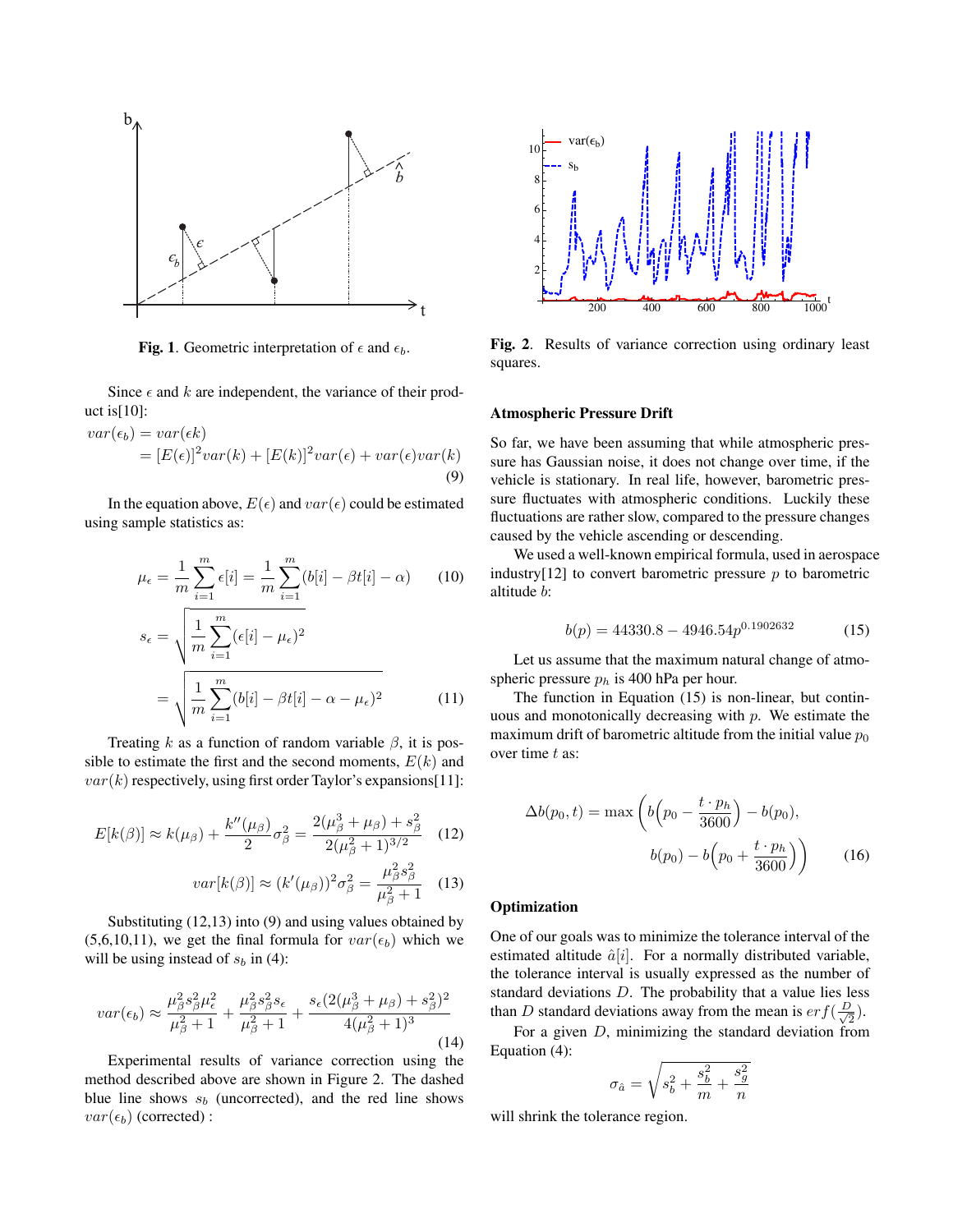Before trying to minimize this function, let us consider the physical meanings of *m* and *n*. These variables will control the number of previous samples we will consider. Intuitively, we want to increase these values to get a smaller variance. However, our algorithm acts as a low-pass filter on *g*, and bigger values of *n* would cause us to miss subtler changes in the GPS-measured altitude.

As the value of *m* increases, the duration of the time interval we are considering also increases. Let us denote it as  $\Delta t = t_1 - t_m$ . Using Equation (16), we estimate the maximum potential natural drift of the barometric altitude over time *t*. Thus, the tolerance region of the estimated altitude value needs to be extended by potential barometric altitude drift. For a given  $\hat{a}[i]$ , the tolerance region would extend to: *±*  $\left(D\sigma_{\hat{a}} + \frac{\Delta b(p_i, t_i - t_{i+m})}{2}\right)$ ), so the cost function we need to minimize is:

$$
J(m, n; i, D) = D\sqrt{s_b^2 + \frac{s_b^2}{m} + \frac{s_g^2}{n}} + \frac{\Delta b(p_i, t_i - t_{i+m})}{2}
$$
(17)

Since we only have access to sampled values of *b* and *g*, this cost function for each sample could only be minimized empirically through a simple iterative algorithm:

- 1. Vary value *m* from experimentally chosen *mmin* and *mmax* values. Our experiments have shown that the respective values, 10 and 200, are sufficiently big, as the cost maxima typically lies below that.
- 2. Find the number of GPS measurements *n* in the time interval corresponding to each *m*.
- 3. For each *m* and corresponding *n* estimate error using Equation (17)
- 4. Choose *m* corresponding to the smallest error and estimated altitude using Equation (4)

Typical plot of *J* for different values of *m* is shown in Figure 3.



Fig. 3. Dependency of altitude estimation error from *m*.

# 3. EXPERIMENTAL RESULTS

To test our algorithm, we recorded multiple datasets using the *Samsung Galaxy S4* and *Google Nexus 4* phones. Datasets were recorded while hiking, bicycling, and riding in a car in both urban and mountainous environments in and around the San Francisco Bay Area. In order to debug the algorithm on flat terrain, additional datasets were recorded on board a boat cruising in San Francisco Bay.

Typical experimental results are shown in Figure 4. GPS altitude measurements are shown in dashed black and barometric in dotted green. A 68% confidence bounds of GPS measurements, as reported by sensor, is shown in yellow. The altitude corrected by our algorithm is shown in blue, along with an estimated 68% confidence bounds, shown in pink.



Fig. 4. Confidence bounds or GPS, barometric, and fused altitude measurements.

# Conclusion

Our experiments have shown that by using the proposed algorithms, we were able to obtain corrected altitude measurements which have confidence bounds on average 85% smaller than the confidence bounds of the original GPS measurements.